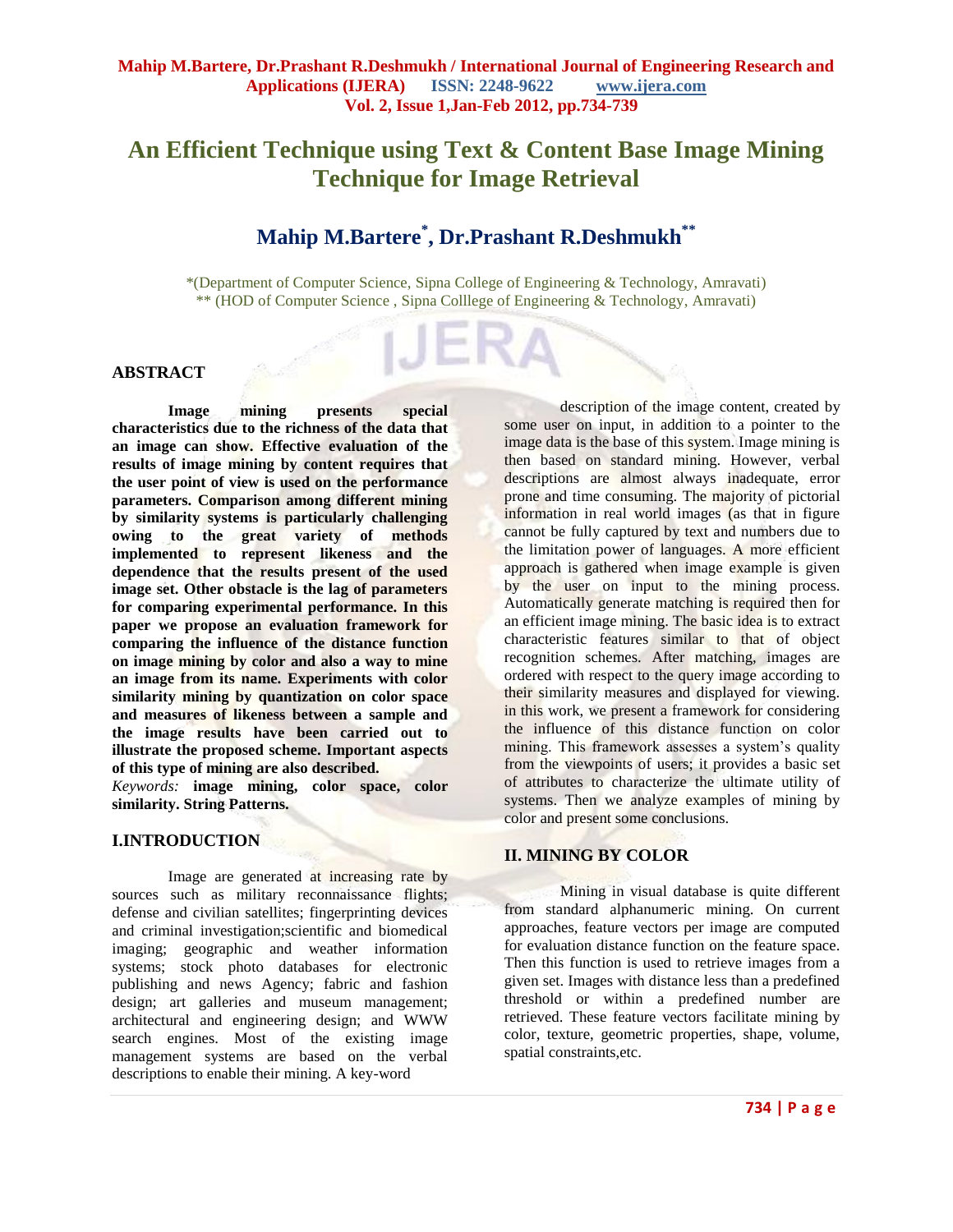Experimental results show that image mining based on color provides high discrimination power. Querying by color similarity has been proposed in several systems. Although, these search engines support querying based on color, each system has special characteristics and limitations. For example, the color space, the used color quantization algorithms, the distance functions and indexing methods are different. When one search for images that contain colors similar to an example, matching is usually performed by evaluating distance in the used or to

color space. The implementation usually return a fixed-size set of nearest neighbor without regard to actual threshold of similarity. In practice, determination of an appropriate threshold of similarity is difficult; frequently it involves multiple characteristics and arbitrary weightings. Whether it really performs a good work on mining similar colors is complicated by the fact that the human perception of colors is mainly psychological and does not have suitable mathematical definition.



#### Figure 1:Example of Dataset Images

Well-known distance measures do not exactly matches what a user fells as a similar color. They work in ad-hoc manner, but no one pays much attention to their real efficiency. The lack of effective evaluation parameters or benchmarks for retrieval systems are identifies as a critical issue. Without a common technique each system uses individual evaluation procedures and image-match scores are not consistently compared among the various systems. Moreover, in visual information systems, this must be defined in terms of simple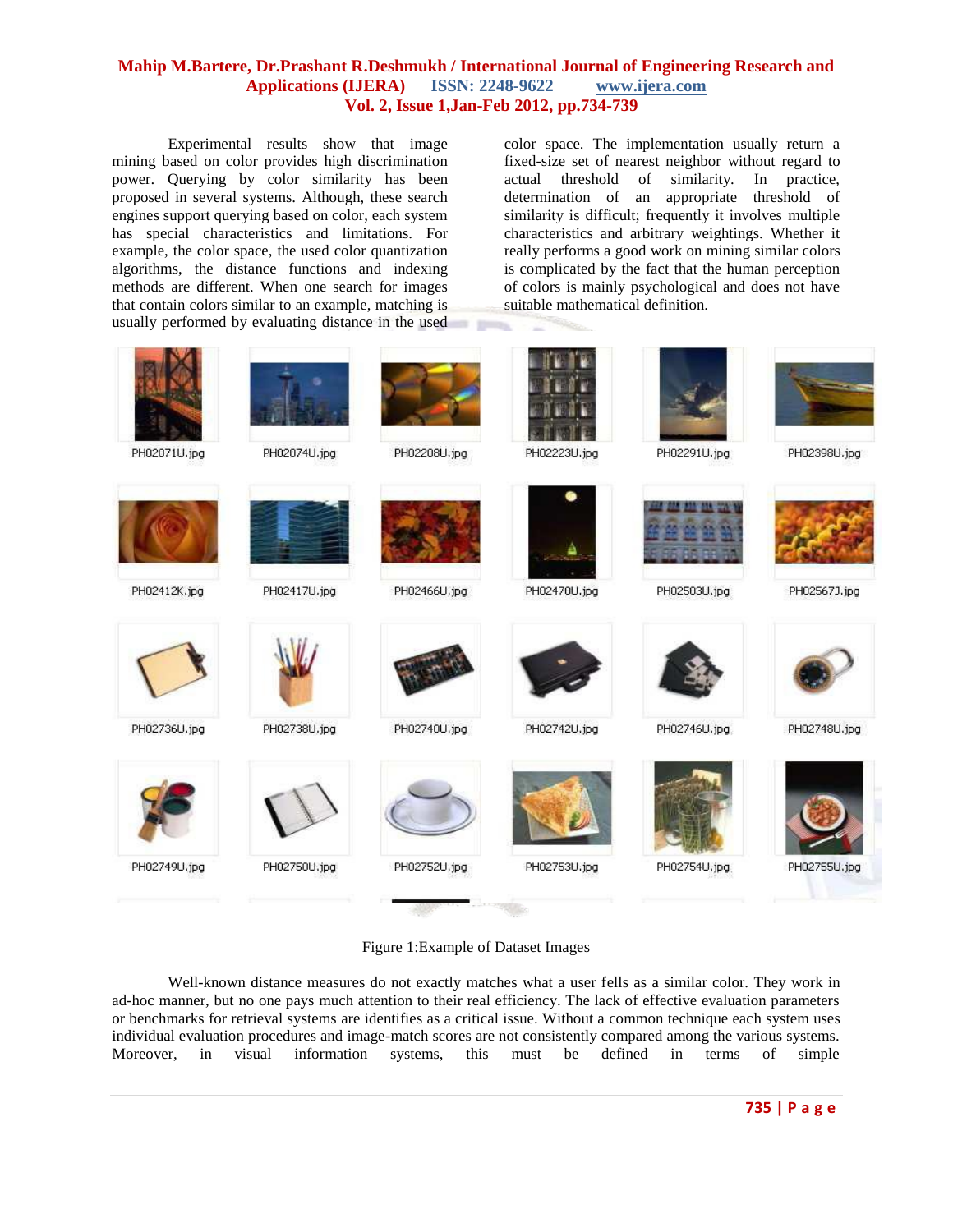human perception aspect to preserve its real objective of efficiency. User satisfaction is the most important consideration for evaluating software's effectiveness.

### **III. PROPOSED METHOD**

#### • **Retrieval by Image**

Complexity is a useful point in comparing software systems .This aspect is normally obtained from the source code, but it is completely irrelevant for the user. The mining result is a more important aspect for the user. The factor concerning to the mining result are: the underlying color space used to represent the color features; the quantization approach used; the number of bins on the histogram space (its dimension or digital color resolution); the distance function used to represent the notion of nearness on the color space (histogram representation); the fixed number of images to be retrieved and the threshold used for matching similarity Several color spaces have been used for color representation based on the perceptual concepts.

There is no agreement on which is the best choice. Anyway, its desirable characteristics are completeness, uniformity, compactness, and user oriented. Completeness means that it must include all perceptible different colors. Uniformity means that the measured proximity among the colors must be directly related to the psychological similarity among them. Compactness means that each color presents a perceptual difference from the other colors. Color quantization transforms a continuous tone picture into a discrete image. The digitalization process maps each component of a continuous color signal into a series of limited number of (fewer) colors.

This process inevitably introduces distortion. The visible distortion is a subjective and psychological notion. The questions are how to choose the colors to reproduce the original (not necessarily colors that appear in the original image). A quantization algorithm should distribute any visible distortion throughout the image so that none stands out to be found particularly objectionable by an average human observer. Empirical algorithms (as the popularity algorithms and the median-cut algorithms) present cases where significant color shifts can be found. One of the numerical criteria for color image quantization is to minimize the maximum variance between original pixel color and the corresponding quantified color, which provides

better results than empirical algorithms. Another numerical criterion is to minimize the maximum discrepancy between original and quantified pixel values. Recent works use adaptive quantifiers. The basic strategy employed by these is a two-step

approach. The first step group original colors into clusters that are as small as possible. The second step computes a quantified color for each cluster. This means that each image is associated with two types of histograms in the mining process. The used color space is the HSV, where H (hue) is the attribute associated with the dominant wavelength. The HSV model is based on psychophysical data. For images already expressed in the RGB space the transformation into the hexagonal cone of HSV is performed by the well known transformations.

The H axis is more sensitive to color variation than S (saturation) and V (color intensity or value). S and V are more sensitive to lighting variation from shadows and distance from the light source. Thus, the H axis was used to be sampled more than the other two. S and V were divided into 3 sections each. The hue values range from 0o to 360o. Channel H was quantified in two forms: the first into 18 sections of 20o each, and the second into 24 sections of 15o each. Five distance functions are used.

They are "city-block" metric, Euclidean metric, histogram intersection, average color distance, and the quadratic distance form. Denoting *he* the histogram of the example image and *hp* the histogram of each image to be compared, then the "city block" metric or (d1), and the Euclidean metrics or (d2) are given by: N. V.

$$
d_{e,p}^{\tau} = \left[ \sum_{m=0}^{M-1} \left| h_e[m] - h_p[m] \right|^{\tau} \right]^{\frac{1}{\tau}}
$$

Where if  $\tau = 1$ , it represents "city-block" metric and if  $\tau = 2$ , it corresponds to Euclidian metric. If the images has the same number of pixels,  ${he} = {hp}$ Where

$$
\left\{h_e\right\} = \sum_{m=0}^{M-1} h[m]
$$

Then the distance function based on histogram intersection Or (d3) is given by: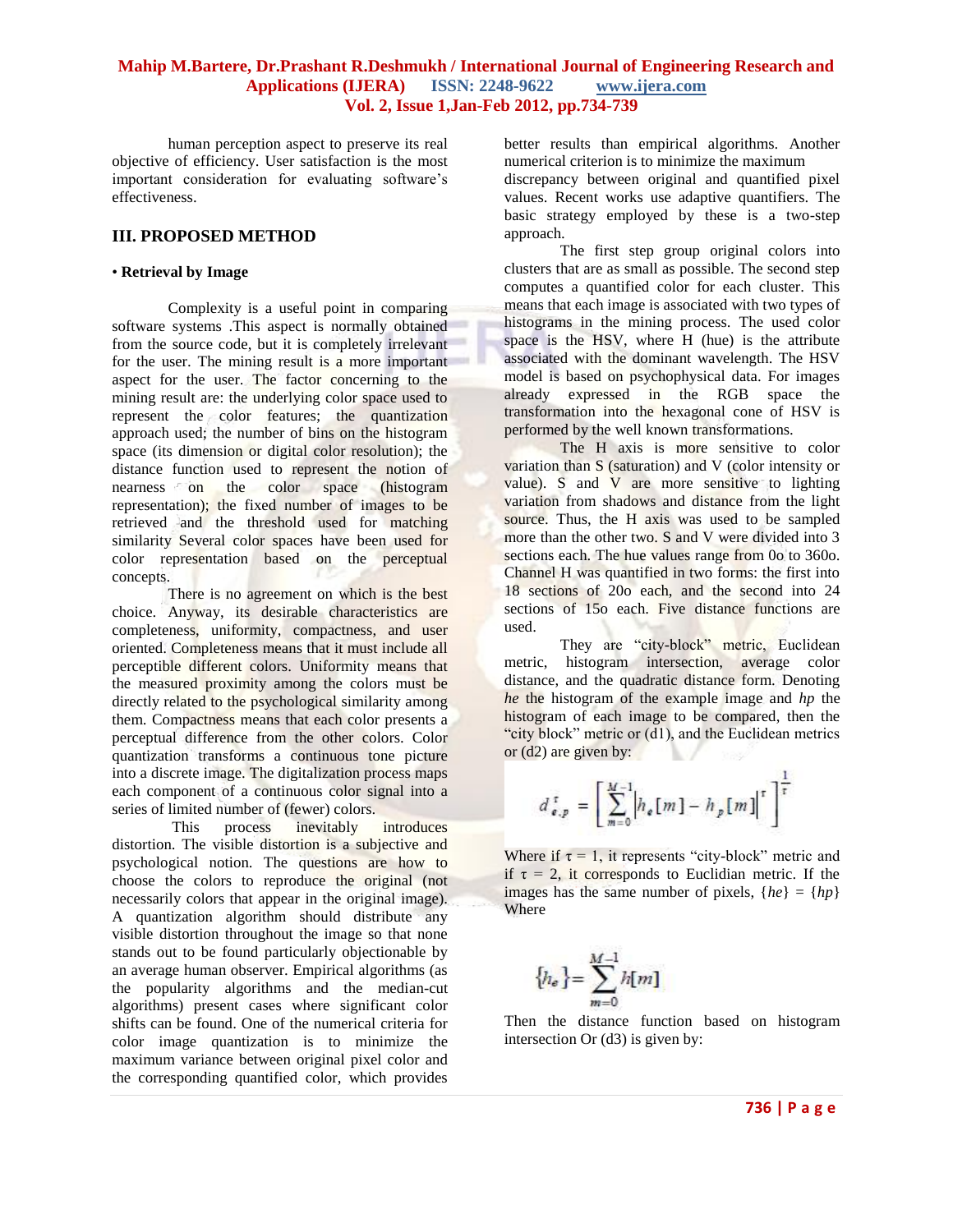$$
d_{e,p} = 1 - \frac{\sum_{m=0}^{M-1} \min(h_e[m], h_p[m])}{h_e}
$$

The average colors distance or (d4) uses the average magnitude along the three channel of the space color .The Euclidean distance between their average colors defines the distance between two images. The quadratic distance measure form or (d5) use the expression: Where *A* is a matrix of similarity weights,  $A = \{aij\}$ ,  $0 \leq aij \leq 1$  and  $aii = 1$ . Each entry is given by  $aij = (1 - dij / dmax)$ , where *dij* is the Euclidean distance between colors *i* and *j*, and *dmax*  is the greater distance between colors on the normalized HSV space. That is, the coefficient *aij* for two colors:

*m*0 *he se*  $ve = ($ , , ) and *m h s*  $v$  1 *p*  $p$   $p = ($ , , ) That determines each element of  $A = \{aij\}$ , is given by [3]:

œ

$$
a_{\text{main}} = 1 - \frac{\left[ (v_e - v_p)^2 + (s_e \cos(h_e) - s_p \cos(h_p))^2 + (s_e \sin(h_e) - s_p \cos(h_p))^2 \right]}{r^2}
$$

The possibilities of find all the relevant content of database are an important aspect for interpreting the queries results and also for classifying the quality of each metric. The possibility of "no-show" an image characterizes false negative results, i.e. not all images on the set with similar color composition can be retrieval by the environment, because it does not take color similarity into account adequately.

On this case some significant image can never be mining and the user concludes that such image does not exist. False negative can be related to deficient consideration of color similarity by the metric. The parameter named Retrieval Robustness (RE) was built [24] to show the ability of mining all images on the set that are of the same type of a given sample. On a query, each time a correct image (with color in the same group of the image query) appears it is considered a significant answer. The maximum number of significant images, *Ns*, that can appear depends on the number of images of the group on consideration, *Ng*, and the number that the user

request, *n*. A measure of the completeness of the inquiry is then defined by:

$$
RE = Ns / (Ng x n) %
$$

On RE evaluation, the significant mining results are considered over the first *n* request number of results [8,24-28]. It is presented on percentage for easy comparison between each combination of possibility.

#### • **Image Retrieval By Text**

Text retrieval is a subfield of information retrieval, which is the art and science of searching for information in documents or for documents themselves. Text retrieval is focused on image name. Commonly, the user places a query in form of some keywords and the text retrieval engine returns the image that matches his query best. Well-known examples of text retrieval engines are search engines on the World Wide Web. Text retrieval is an active field of research and there are many different approaches to this problem.

# **IV. EXPERIMENTAL RESULT**

In this section we analyze the performance of the two different colors quantization and the five distance functions. Each combination is evaluated with respect to the percentage of Retrieval Robustness (RE) using the same image set and the similar color groups. Below figures and the others considering all image color groups show that the results are related with the images color composition more than with the number of bins on the histogram. They depend also of the number of images the user wants to find. On average, better results concerning retrieval robustness (RE) were obtained using Euclidian metric, which is also an easy computed value. Great difference of metric performance can be seen if few numbers of images are asked. On increasing the number of wanted images almost all metric presents quite the same performance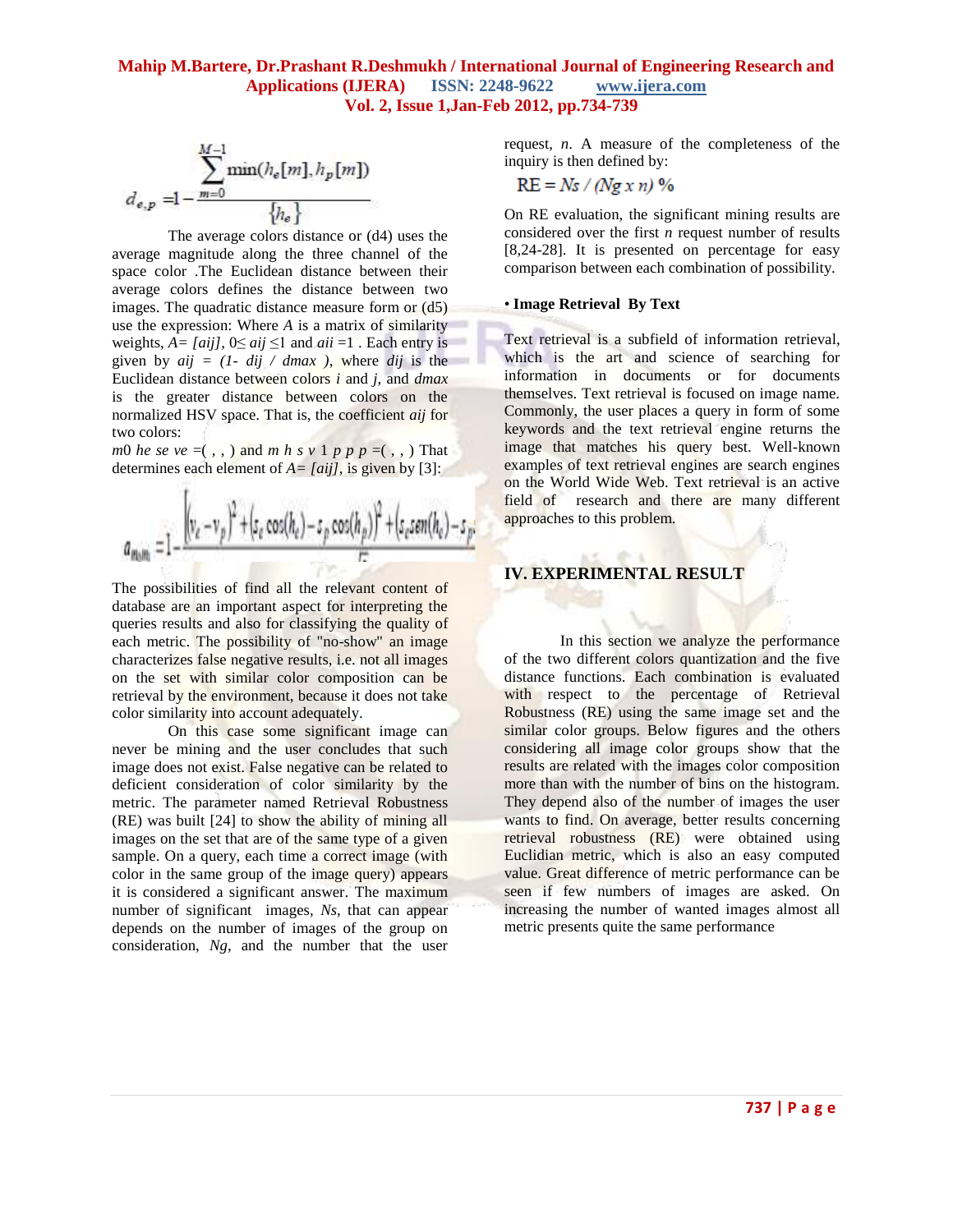|                                | Content & Text Base Based Image Mining (This Project is Designed & Devoloped by Mr. Mahip Kumar M.E Scholar) |           |                                                           |           |                           |                            | ÷.             |
|--------------------------------|--------------------------------------------------------------------------------------------------------------|-----------|-----------------------------------------------------------|-----------|---------------------------|----------------------------|----------------|
| Login Here                     |                                                                                                              |           | Select Your Option                                        |           |                           |                            |                |
| User Name                      | Mahip                                                                                                        |           | O Search through Text Query<br>Search Through Image Query |           |                           |                            |                |
| Password                       | Bartere                                                                                                      |           |                                                           |           | Search Image              | Select Search<br>Directory | Search All     |
|                                | Sign in                                                                                                      |           | <b>MATTA</b><br>Total Images: 8864                        |           |                           | Search                     |                |
|                                |                                                                                                              |           |                                                           |           |                           |                            |                |
| Resultant Search Images        |                                                                                                              |           |                                                           |           |                           |                            |                |
|                                |                                                                                                              |           | <b>ASP.net</b>                                            |           |                           |                            |                |
| 50.70282%                      | 44.58916%                                                                                                    | 43.05326% | 37.65766%                                                 | 36.66499% | 36.04347%                 | 35.42611%                  | 34.52962%      |
|                                |                                                                                                              |           |                                                           |           |                           |                            |                |
| 32.3064%                       | 31.98795%                                                                                                    | 31.79375% | 31.52599%                                                 | 31.01056% | 30.4353%                  | 29.27145%                  | 28.53221%      |
|                                | Figure 2: Search by an Image                                                                                 |           |                                                           |           |                           |                            |                |
|                                | Content & Text Base Based Image Mining (This Project is Designed & Devoloped by Mr. Mahip Kumar M.E Scholar) |           |                                                           |           |                           |                            | $\blacksquare$ |
| Login Here<br>User Name        | Mahip                                                                                                        |           | Select Your Option<br>O Search Through Image Query        |           | Search through Text Query |                            |                |
|                                |                                                                                                              |           |                                                           |           |                           |                            |                |
| Password                       | Bartere                                                                                                      |           |                                                           |           |                           | Select Search<br>Directory | Search All     |
|                                | Sign in                                                                                                      |           |                                                           |           |                           |                            | Search         |
|                                |                                                                                                              |           | Search Image through Text<br>Image Name Man               |           |                           |                            |                |
| <b>Resultant Search Images</b> |                                                                                                              |           |                                                           |           |                           |                            |                |
|                                |                                                                                                              |           | <b>Back Buffer</b>                                        |           |                           | $-7 - 1$                   |                |
| <b>SP</b> net                  |                                                                                                              |           |                                                           |           |                           |                            |                |

Figure 2: Search by Text

# **REFERENCES**

- [1] V. N. Gudivada, V. V. Raghavan, "Content-Based Image Retrieval Systems", IEEE Computer,September, 18-22, 1995.
- [2] S. A. Stricker, "Bounds for discrimination power of color indexing techniques", Proc. SPIE, pp. 15-24, 1994.